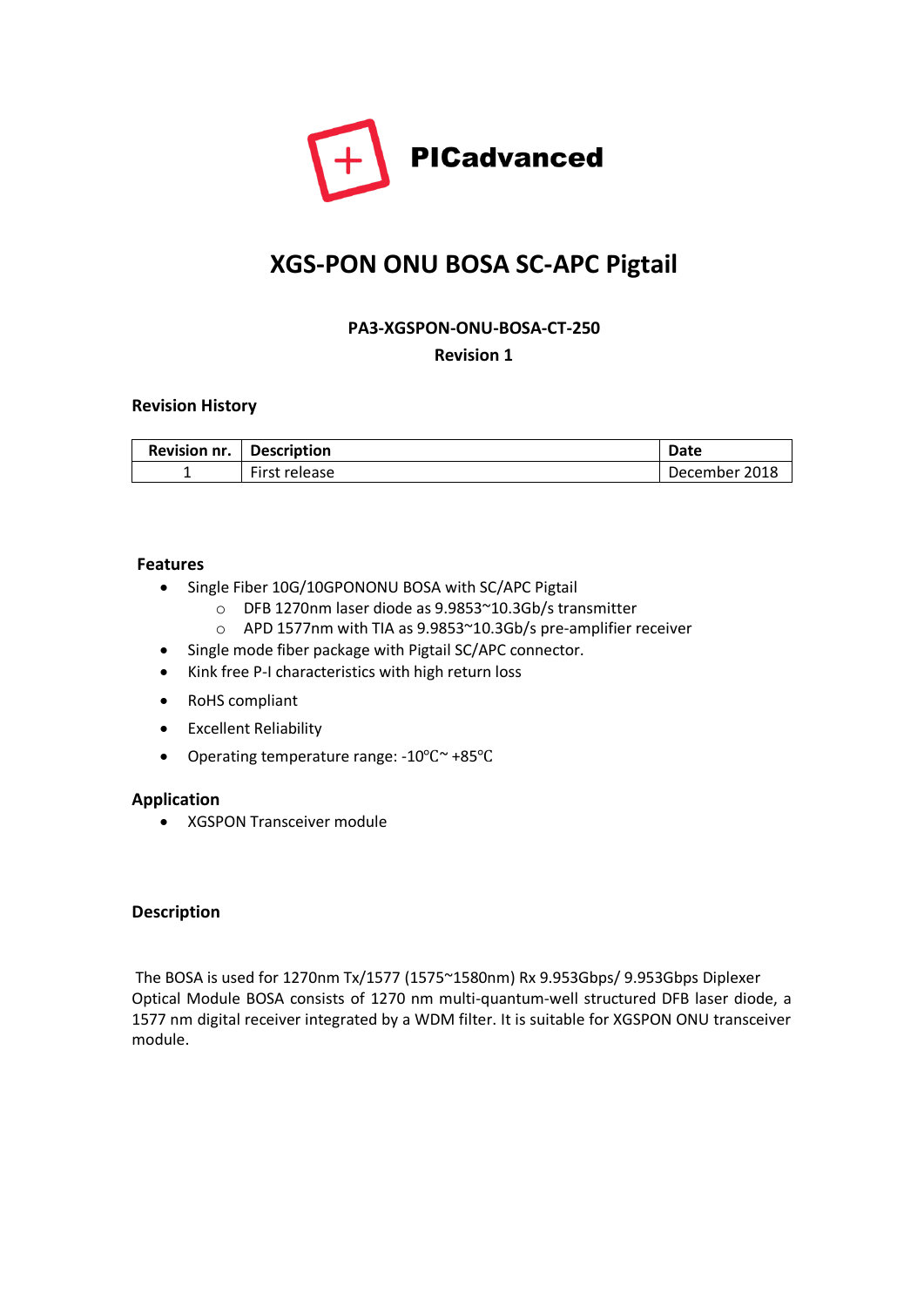

# **Absolute Maximum Ratings**

| Parameter                                         | Symbol            | Min.   | Max.          | Unit |
|---------------------------------------------------|-------------------|--------|---------------|------|
| Reverse Voltage (LD)                              | $V_{RL}$          |        | $\mathcal{P}$ | v    |
| Forward Current (LD)                              | I <sub>EL</sub> . | --     | 150           | mA   |
| Reverse Voltage (MPD)                             | V <sub>RMP</sub>  |        | 20            | v    |
| Forward Current (MPD)                             | I <sub>FMP</sub>  |        | 2             | mA   |
| Reverse Voltage (MPD)                             | $V_{RP}$          |        | 20            | v    |
| TIA Supply Voltage                                | $V_{CC}$          | $+3.0$ | $+3.6$        | v    |
| Damage Input optical power<br>(λ=1550nm), Tc=25°C | P <sub>DAM</sub>  | $-1$   |               | dBm  |
| <b>Operating Case Temperature</b>                 | $T_c$             | $-10$  | $+85$         | ºC   |
| <b>Storage Temperature</b>                        | T <sub>STG</sub>  | $-40$  | $+85$         | ºC   |
| Lead Soldering Temperature (Max<br>10sec)         | $T_S$             |        | 260           | 2C   |

# **Transmitter Optical & Electrical Characteristics**

| Parameter                             | Symbol      | Min.                     | Typ.                     | Max.                     | Unit   | <b>Note</b>                                                                         |
|---------------------------------------|-------------|--------------------------|--------------------------|--------------------------|--------|-------------------------------------------------------------------------------------|
| <b>Threshold Current</b>              | Ith         | --                       | $\overline{\phantom{0}}$ | 15                       |        | CW, Tc=25°C                                                                         |
|                                       |             | --                       | $\overline{\phantom{a}}$ | 45                       | mA     | CW, Tc=85ºC                                                                         |
| <b>Operating Voltage</b>              | Vop         | $\overline{\phantom{a}}$ | $\overline{\phantom{0}}$ | 1.7                      | $\vee$ | CW, I=Ith+20mA                                                                      |
| Slope efficiency                      | <b>SE</b>   | 0.125                    | $\overline{\phantom{a}}$ | $\overline{\phantom{a}}$ | mW/mA  | CW, Tc=25ºC, I=Ith+20mA                                                             |
| Rise/Fall Time                        | Tr/Tf       | $-$                      | $\overline{\phantom{a}}$ | 50                       | ps     | Ib=Ith, 20%~80%, Filter<br>off                                                      |
| <b>Optical Operating</b><br>Power     | Po          | 2.5                      | $\overline{\phantom{a}}$ | $\overline{\phantom{a}}$ | mW     | CW, Tc=25ºC, I=Ith+20mA                                                             |
| Center Wavelength                     | $\lambda c$ | 1260                     | 1270                     | 1280                     | nm     | CW, Iop=Ith+20mA, Tc=-<br>10ºC~85ºC                                                 |
| Spectrum Width (-<br>20dB)            | Δλ          | --                       |                          | $\mathbf{1}$             | nm     | CW, Iop=Ith+20mA                                                                    |
| Side-mode<br><b>Suppression Ratio</b> | <b>SMSR</b> | 30                       | $\overline{a}$           | $-$                      | dB     | CW, I=Ith+20mA                                                                      |
| <b>Monitor Current</b>                | Im          | 50                       | $-$                      | 1000                     | μA     | CW, I=Ith+20mA                                                                      |
| <b>Monitor Dark</b><br>Current        | Id          | --                       | $\overline{a}$           | 0.1                      | μA     | $V_{RD} = 5V$                                                                       |
| Capacitance (MPD)                     | <b>CPD</b>  | --                       | 10                       | 20                       | pF     | $V_{RD} = 5V$ , f=1MHz                                                              |
| <b>Tracking Error</b>                 | <b>TE</b>   | $-1.5$                   | --                       | 1.5                      | dB     | Pf at 25°C vs. Pf at<br>85°C or-10°C by the same<br>Imon at 25°C. Tc=-<br>10ºC~85ºC |

### **Receiver Optical & Electrical Characteristics**

| Parameter               | Symbol | Min. | Typ. | Max. Unit |    | <b>Note</b> |
|-------------------------|--------|------|------|-----------|----|-------------|
| Operating<br>Wavelength |        | 1575 | 1577 | 1580      | nm | --          |
| Power Supply            | Vcc    | 3.0  | 3.3  | 3.6       |    | $- -$       |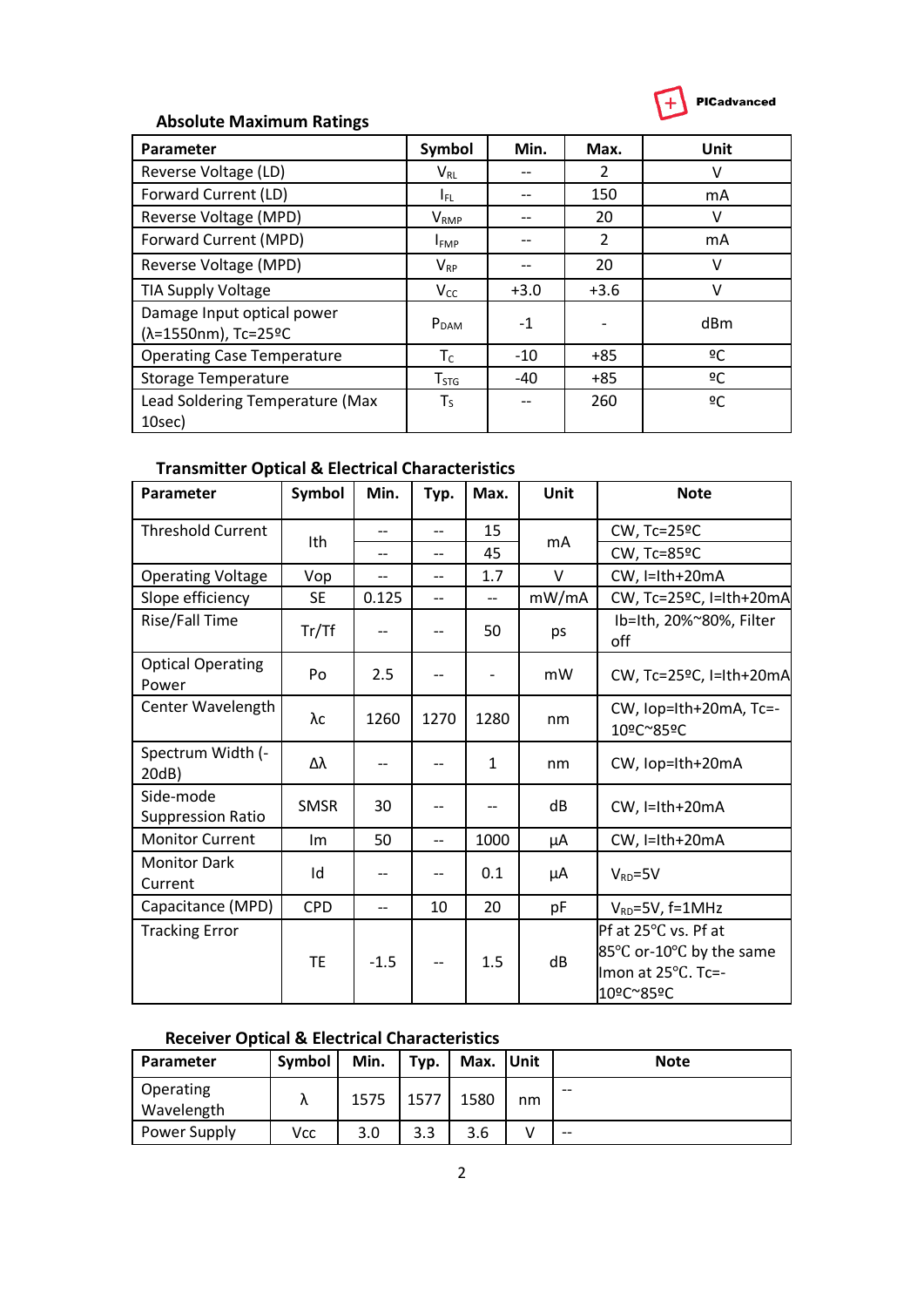

| <b>Supply Current</b>                              | Icc                 |      | 32          | 50      | mA     |                                                          |
|----------------------------------------------------|---------------------|------|-------------|---------|--------|----------------------------------------------------------|
| APD Breakdown<br>Voltage                           | <b>Vbr</b>          | 20   |             | 40      | $\vee$ | $Id=10uA$ , Tc = 25°C                                    |
| <b>APD Operating</b><br>Voltage                    | Vop                 |      | Vbr-<br>2.5 |         | $\vee$ | Vop=Vbr-2.5V                                             |
| Sensitivity                                        | Sens                |      |             | $-28.5$ | dBm    | 9.953Gbps, PRBS $2^{31}$ -1, ER = 9dB,                   |
| Saturation power                                   | Psat                | $-5$ |             |         | dBm    | BER=10 <sup>-3</sup> , Vop=Vbr-2.5V<br>$\lambda$ =1577nm |
| <b>Optical Crosstalk</b>                           | Xtalk               |      |             | $-40$   | dB     | 1270nm/1577nm                                            |
| <b>Optical Isolation</b><br><b>External Source</b> | Iso1                | 30   |             |         | dB     | λ= 1310nm/1490nm/1550nm                                  |
| Optical return loss                                | <b>ORL</b> 1270     | 10   |             | --      | dB     | $\lambda = 1270$ nm                                      |
|                                                    | ORL <sub>1577</sub> | 20   | --          |         | dB     | $\lambda$ = 1577nm                                       |
| Housing retention<br>force                         |                     | 25   |             |         | kg     | Including all joint<br>parts to the housing<br>(Note 1)  |

Note 1: The housing retention force of Rx TO-CAN to housing could be kept at larger than 15kg now

### **Component Information**

| <b>Component Description</b> | P/N              | Vendor            |
|------------------------------|------------------|-------------------|
| LD TOCAN                     | ML768LA42T-92A27 | <b>MITSUBISHI</b> |
| APD-TIA TOCAN                | PD831AH28-01     | <b>MITSUBISHI</b> |

## **Outline Diagram and Pin Assignment**

**L = 230 ±20 mm**



Unit: mm